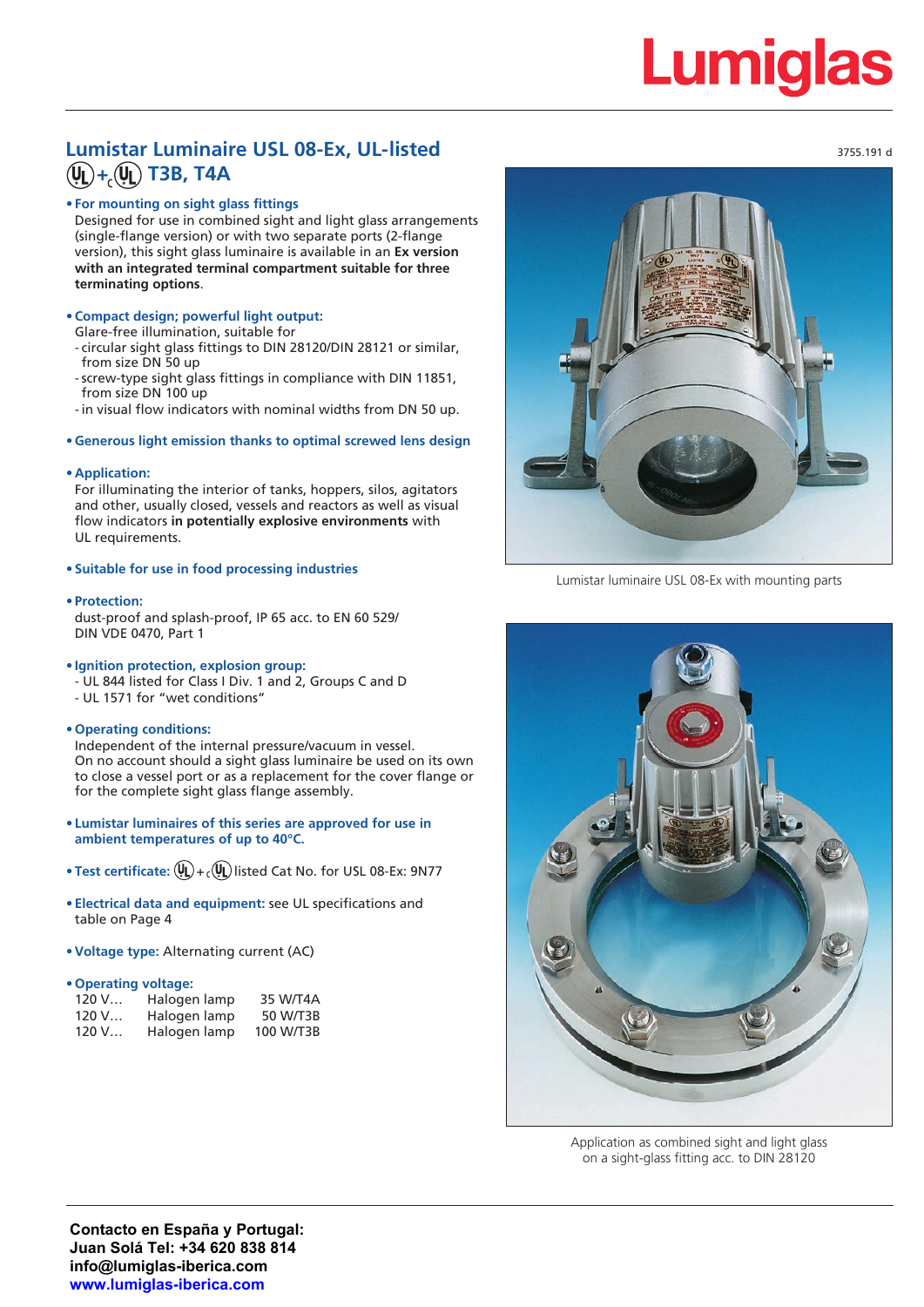# <u>Lumiqlas</u>

#### **• Light bulb socket:**

Screw socket E26 or BA15d bayonett, depending on fixture (see Table on Page 4)

#### **•Very easy to install using special bracket (to be ordered separately) for convenience of use:**

The luminaire is normally attached to the cover flange of the round sight glass fitting or the visual flow indicator using the mounting parts, or fastened to the slotted nut on screw-type sight glass fittings.

**a) Straight bracket** for DN 50 – DN 100 (for light glasses only)

**b) Hinged bracket** from DN 125 – DN 200 (for combined sight and light glasses)

**• Straightforward electrical termination by way of terminal box**

- The luminaire is already internally wired and ready for use! - The terminal compartment has three openings with 1/2" NPT threading (right, left, top) allowing for cable entry

- The unused openings are closed with two blanking plugs (included in scope of supply)

- No cable gland is provided with the luminaire since termination is usually effected by way of cable ducting
- **• Optimised screw-in lens opens to provide ideal conditions for changing light bulbs**



Lumistar luminaire USL 08-Ex



Hole pattern diameters for fastening screws

**Contacto en España y Portugal: Juan Solá Tel: +34 620 838 814 info@lumiglas-iberica.com www.lumiglas-iberica.com**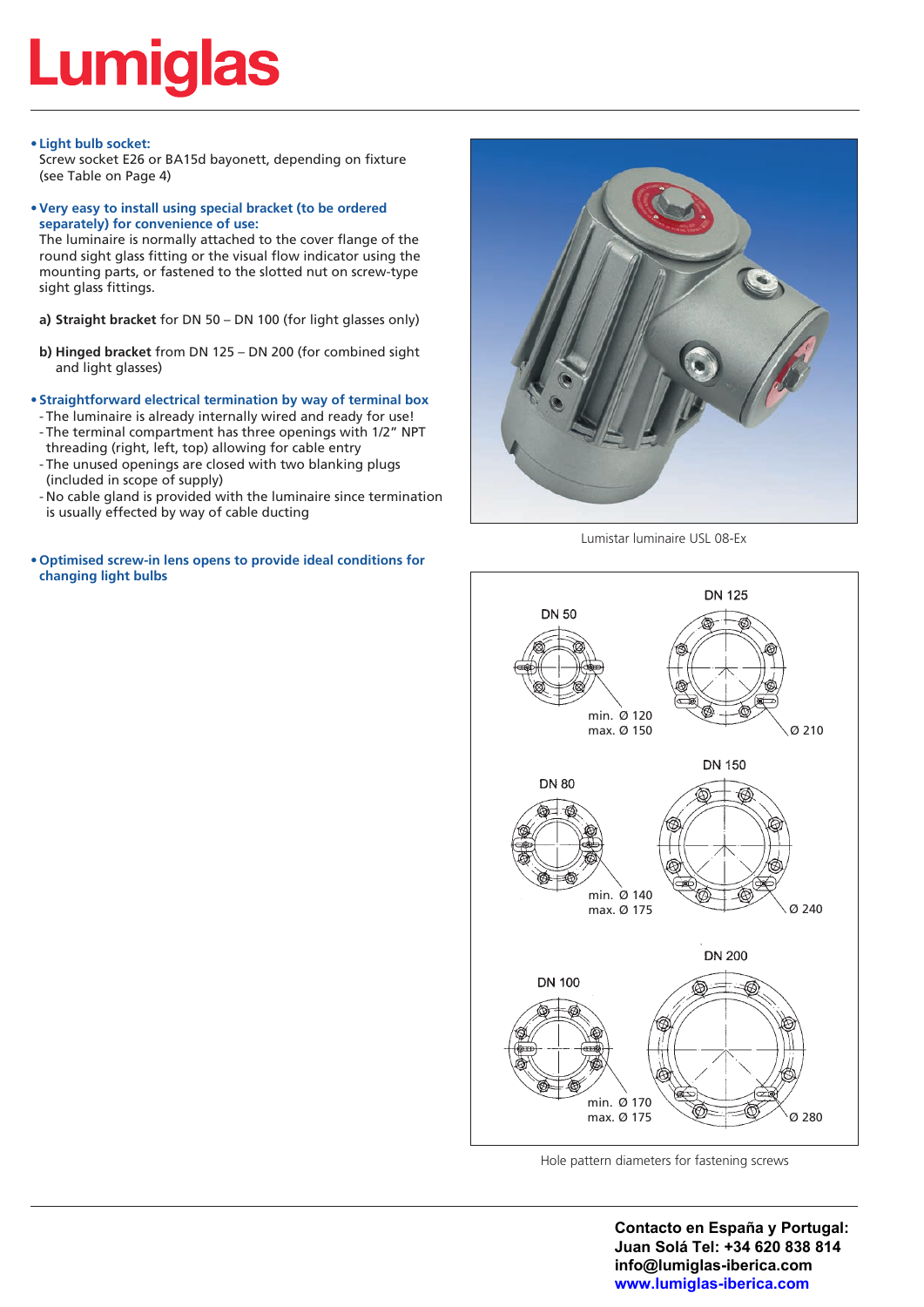# **Lumiglas**

#### **• Dimensions and electrical data for Lumistar luminaire USL 08-Ex:**



#### **Pos. Part**

- **1** Body of luminaire
- **2** Screw-type lens<br>**3** Terminal compa
- **3** Terminal compartment with terminals<br>**4a** Housing cover for replacing light bulb
- **4a** Housing cover for replacing light bulb
- **4b** Housing cover for terminal compartment<br>**5** Screw with self-locking nut for light bulb
- **5** Screw with self-locking nut for light bulb socket
- **6** Mounting bracket for light bulb socket
- **7** 3 openings with NPT ½" thread for cable entry options



#### **• Terminal compartment open, housing cover removed**

- Body of luminaire made of non-corrosive cast aluminium alloy, GK-AISi10Mg
- Light aperture as unit made of aluminium ring and glass with O-ring seal
- Fastening parts: (see Accessories) G-AISi10Mg
- Weight: 3.2 kg